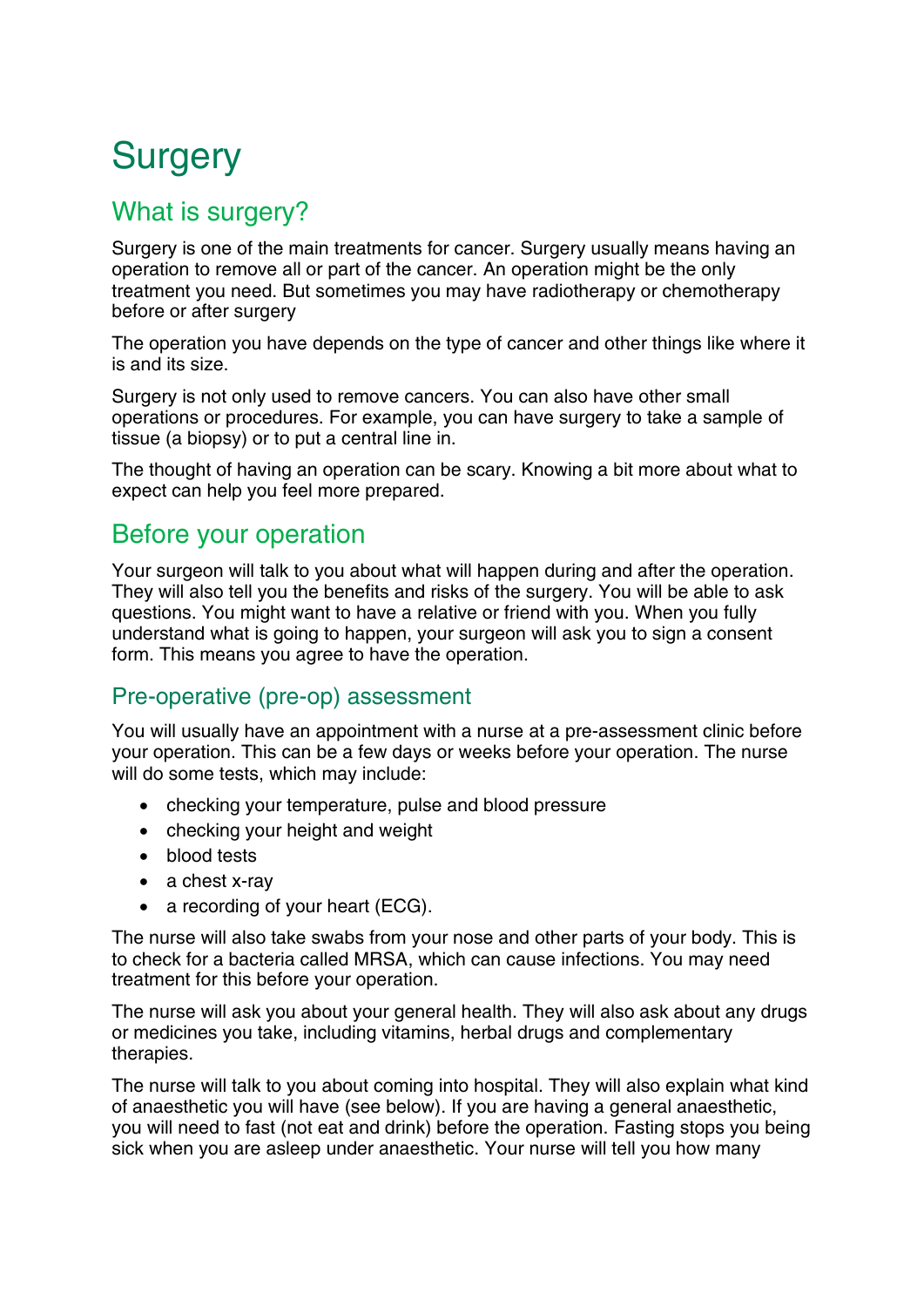hours to fast for. They can also talk to you about how you may feel after your operation.

If you smoke, try to stop before your operation. If you drink alcohol, you should also try to reduce the amount you drink. This will help reduce the risk of problems and help you recover more quickly after the operation. Your GP or hospital can give you advice and support.

# The day of your operation

You will usually be admitted to hospital the day before, or on the morning of, your operation. You will see a nurse, who will help you prepare for the operation. Your nurse will put a name band on your wrist, which you will wear until you leave hospital. The doctors and nurses will always check it before they do anything.

You may also see:

- an anaesthetist, who will check you are well enough for the anaesthetic and explain what pain relief you will have after the operation
- a doctor from the surgical team, who will check that you understand what the operation involves – this is a good time to ask any questions you have about the operation.

You may be able to have someone with you while this is happening.

Your nurse will give you a hospital gown and elastic stockings (TED stockings) to wear during and after surgery. The stockings help prevent blood clots in your legs. You will need to take off any make-up before your operation, including nail varnish. Doctors and nurses need to see your skin and nails during and after your operation. This is to make sure your blood circulation is healthy.

Your nurse or doctor might put a fine tube called a cannula into your arm or hand. You can have fluids or medicines through this during and after the operation. Sometimes, you will have a tablet or injection to help make you sleepy before the operation. You may be able to have a relative or friend with you while you have the anaesthetic, until you are asleep.

The anaesthetic you have will depend on the type of operation you're having.

#### General anaesthetic

The anaesthetist will give you the anaesthetic drugs as an injection into your cannula or as a gas you breathe through a mask. Throughout the operation you will be asleep, and will not feel anything. The anaesthetist will keep a careful check on you. They will make sure you get the right level of drugs throughout surgery.

#### Local anaesthetic

You may have this for some minor types of surgery, or for procedures such as a biopsy. Usually, your doctor will give you a small injection under the skin. This is to numb the area of the body where the procedure will be done. Occasionally, sprays or creams are used instead of an injection. Your nurse or doctor may also give you medicine to make you feel relaxed and sleepy.

Your doctor will wait a few minutes until the local anaesthetic has worked. You won't feel any pain during the operation or procedure, but you might feel some pressure.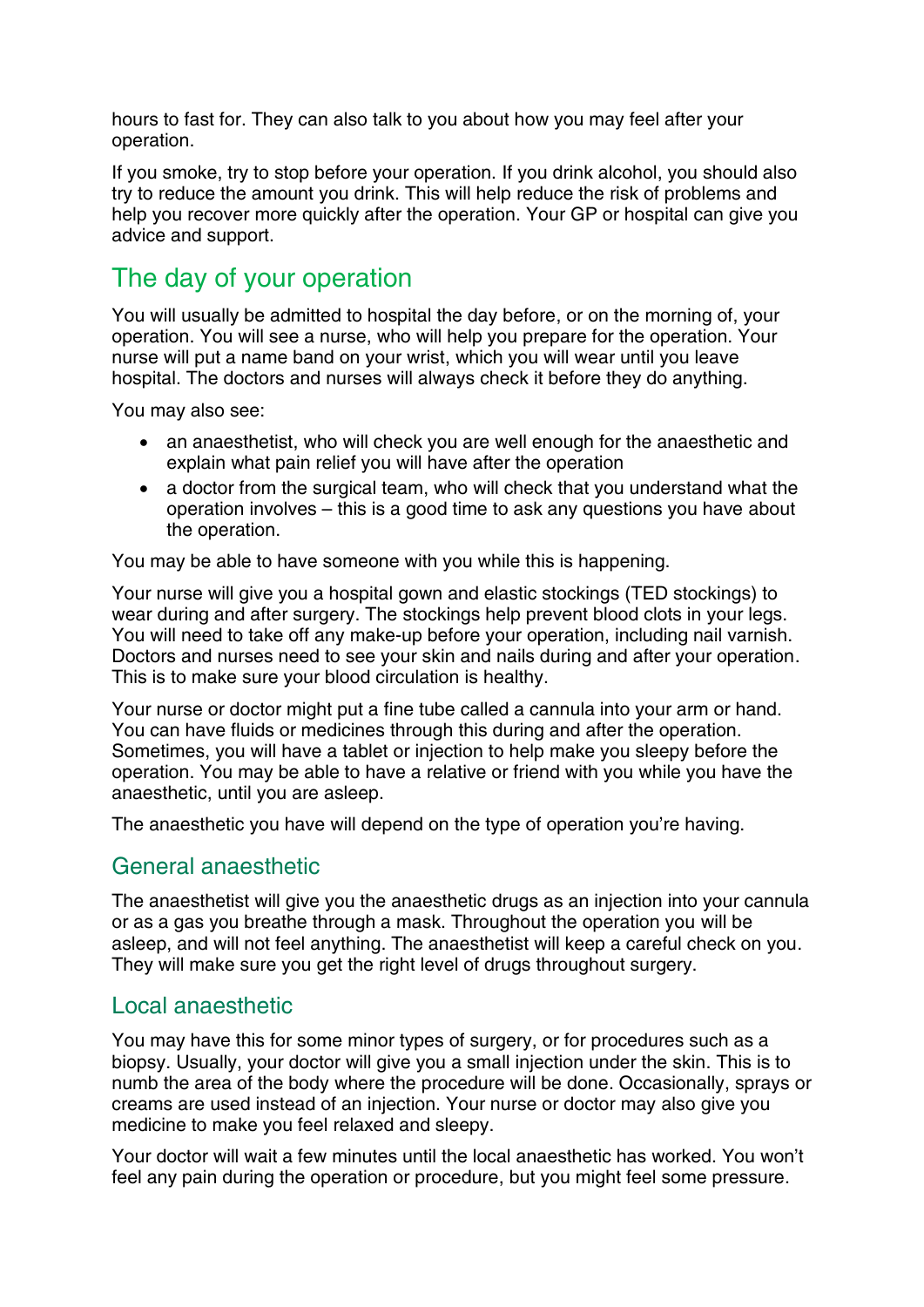# After your operation

If you have a general anaesthetic, you will be taken to a recovery area after the operation.

When you wake up after surgery, you will feel drowsy. You may be able to have a relative or friend with you when you are waking up from the anaesthetic.

Your nurse may give you oxygen through a mask over your mouth and nose. Or you may have oxygen through small tubes that go under your nostrils.

Nurses will check you regularly, including your:

- oxygen levels
- blood pressure
- heart rate
- temperature
- wound site.

You will have a call button to press if you need a nurse. It is important to let them know if you feel sore or sick. The nurse can give you medicine to help.

Once the anaesthetic has worn off, you will be taken to a ward. Depending on the operation you have had, you might need to go to a high-dependency unit. The surgeon will let you and your family know how the operation went.

Your recovery will depend on the type of operation you have had. After minor surgery, you will probably be able to go home on the same day, or the next day. If you have had a bigger operation, you will need more time in hospital. The nurses will check on you carefully, especially for the first few days.

## Drips and drains

You might have some drips and drains in place when you wake up. But this is usually only for a short time. You may have:

- a drip going into a vein (intravenous infusion) to give you fluids
- a tube (drain) coming from close to your wound, which drains into a bag or bottle
- a tube (catheter) to drain pee (urine) from your bladder into a collecting bag.

These will be removed as you recover. You probably won't need all of these, and some people do not have any. It depends on the operation you have had.

# Moving around

A nurse or physiotherapist may show you some leg and breathing exercises to do while you are in bed. The nurses will help you get up and start moving as soon as possible. This will help prevent problems, such as chest infections or blood clots.

If you have had surgery to an arm or a leg, you will see a physiotherapist afterwards. They will show you exercises that will help you start using your arm or leg again.

# Pain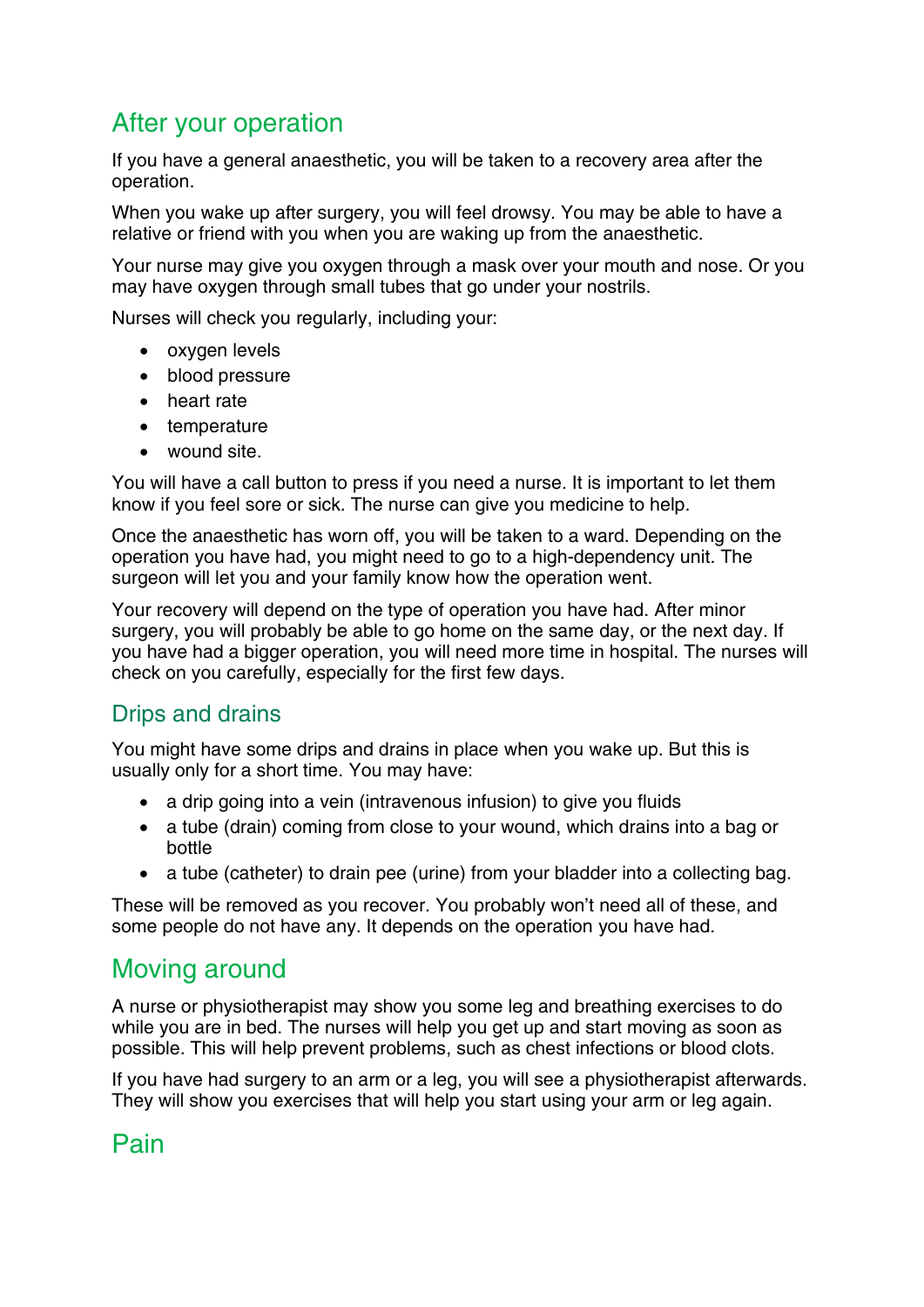After your operation, you may need pain-relieving drugs (painkillers). These usually control the pain well. The type of drug you have will depend on the operation you have had. Your doctor or nurse may give you the following:

- Pain-relieving tablets or injections. The injections can be given into a muscle, a vein or under the skin.
- Pain relief into a vein in your hand or arm. An electronic pump can give a constant dose of drugs for the first few days. You may also have a hand control with a button to press if you feel sore. This is called patient-controlled analgesia (PCA).
- An epidural anaesthesia. An anaesthetist will put a fine tube into your back, close to the spinal cord nerves. The tube is attached to an electronic pump. This gives you a constant dose of drugs to numb your nerves and stop you feeling sore. You can still lie down, sit and walk around while having an epidural.

Always let the nurses know if you are sore. The pain-relieving drugs can be increased or changed.

When you are ready to go home, your doctor or nurse will give you pain-relieving tablets to take. It is important to take the tablets as explained, to make sure they work as well as possible.

# Your wound

The nurses will check your wound regularly to make sure it is healing. A dressing will cover the place where you had your operation. The nurses will check the dressing and change it when needed.

Always tell your nurse or doctor straight away if your wound becomes hot or painful or starts to leak fluid. These are signs of infection.

You may have stitches, clips or staples in your wound. These are usually taken out 7 to 10 days after surgery. If you are at home, your practice nurse or a district nurse can do this.

## Getting over surgery

You will be recovering for a while after your operation, even when you go home. Try to get plenty of rest and eat well. Some people take longer than others to recover from their operation.

Gentle exercise, such as regular walks, will build up your energy. You can increase the amount you do as you feel better. If you have been given exercises, make sure you do them as you have been shown. This will help the part of your body that was operated on to recover and work as well as possible.

You can increase your activities slowly. You might not feel ready to see all your friends straight away. Ask them to keep in touch through social media or text, so you don't lose contact.

Some insurance policies give time limits for not driving after surgery. It is a good idea to contact your car insurer to check you are insured before driving again. Don't drive unless you feel in full control of the car.